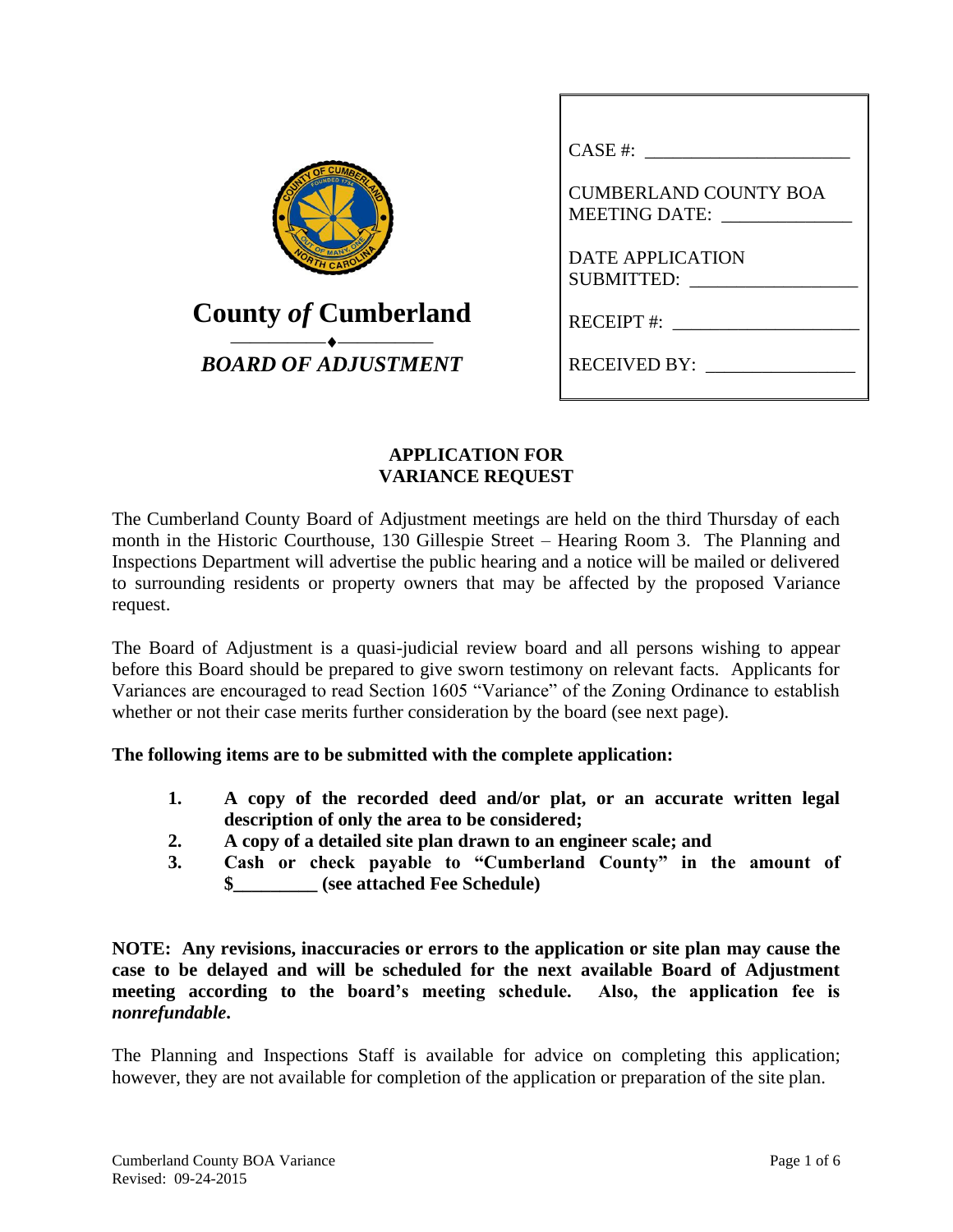# **EXCERPT FROM THE CUMBERLAND COUNTY ZONING ORDINANCE**

**\_\_\_\_\_\_\_\_\_\_\_\_\_\_\_\_\_\_\_**

## **(PENDING ADOPTION)**

#### **Section 1605 VARIANCE**

The Board of Adjustment may authorize in specific cases such variances from the terms of this Ordinance upon request of a property owner or his authorized agent and may require any evidence necessary to make determination of the case. Before the board may grant any Variance, the board must find that all of the following conditions exist for an individual case:

- A. Unnecessary hardship would result from the strict application of the ordinance.
- B. There are conditions peculiar to the property, such as location, size, or topography.
- C. The special circumstances are not the result of the actions of the applicant.
- D. The requested variance will be consistent with the spirit, purpose, and intent of the ordinance, such that public safety is secured, and substantial justice is achieved.

**In granting a variance, the board may attach and the record shall reflect such conditions regarding the location, character and other features of the proposed building, structure or use as it may deem advisable. The record shall also state in detail any exceptional difficulty or unnecessary hardship upon which the appeal was based and which the Board finds to exist.**

**Any variance granted becomes null and void if not exercised within the time specified in such approvals, or if no date is specified, within one calendar year from the date of such approval. The Board of Adjustment is not authorized to grant variances to a Special Use Permit or to a Conditional Zoning Permit allowed in Conditional Zoning Districts or to the specific conditions or other performance criteria imposed upon such uses.**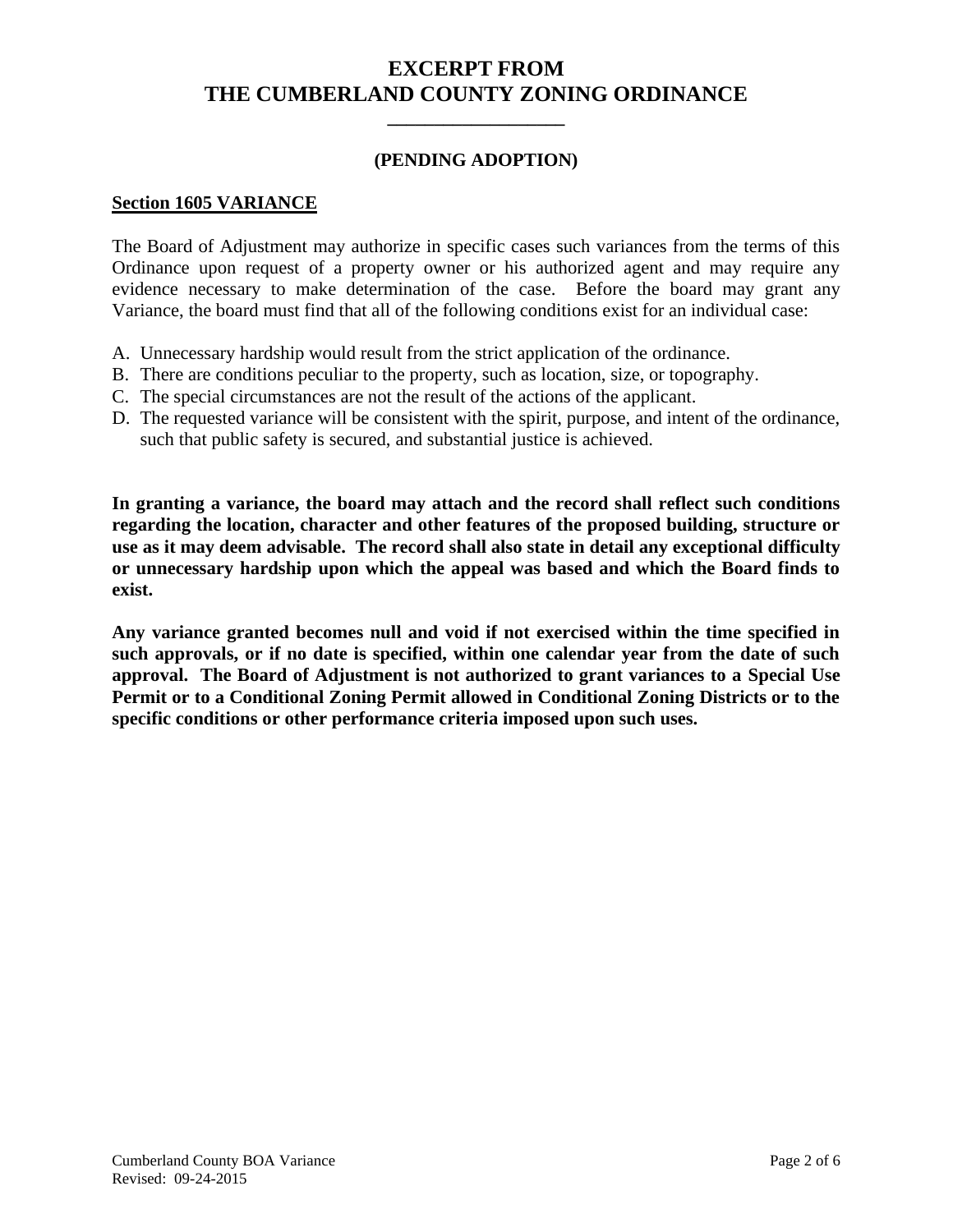# **BOARD OF ADJUSTMENT**

|                 |                                                                                                                                      | OWNER:                                                                                  |  |  |  |
|-----------------|--------------------------------------------------------------------------------------------------------------------------------------|-----------------------------------------------------------------------------------------|--|--|--|
|                 |                                                                                                                                      |                                                                                         |  |  |  |
|                 |                                                                                                                                      |                                                                                         |  |  |  |
|                 |                                                                                                                                      |                                                                                         |  |  |  |
|                 |                                                                                                                                      |                                                                                         |  |  |  |
|                 |                                                                                                                                      |                                                                                         |  |  |  |
|                 |                                                                                                                                      | E-MAIL:                                                                                 |  |  |  |
|                 |                                                                                                                                      | <b>APPLICATION FOR A VARIANCE</b><br>As required by the Zoning Ordinance                |  |  |  |
| A.              | Parcel Identification Number (PIN #) of subject property: ______________________<br>(also known as Tax ID Number or Property Tax ID) |                                                                                         |  |  |  |
| <b>B.</b>       |                                                                                                                                      |                                                                                         |  |  |  |
| $\mathcal{C}$ . |                                                                                                                                      |                                                                                         |  |  |  |
| D.              |                                                                                                                                      |                                                                                         |  |  |  |
| E.              |                                                                                                                                      |                                                                                         |  |  |  |
| F.              |                                                                                                                                      |                                                                                         |  |  |  |
| G.              | Section and provision of the Zoning Ordinance or Code from which a Variance is                                                       |                                                                                         |  |  |  |
| H.              |                                                                                                                                      | Nature and extent of hardship involved in strict application of the Zoning Ordinance or |  |  |  |
|                 |                                                                                                                                      |                                                                                         |  |  |  |
|                 |                                                                                                                                      |                                                                                         |  |  |  |
|                 |                                                                                                                                      |                                                                                         |  |  |  |
|                 |                                                                                                                                      |                                                                                         |  |  |  |
|                 |                                                                                                                                      |                                                                                         |  |  |  |
|                 |                                                                                                                                      |                                                                                         |  |  |  |
|                 |                                                                                                                                      |                                                                                         |  |  |  |
|                 |                                                                                                                                      |                                                                                         |  |  |  |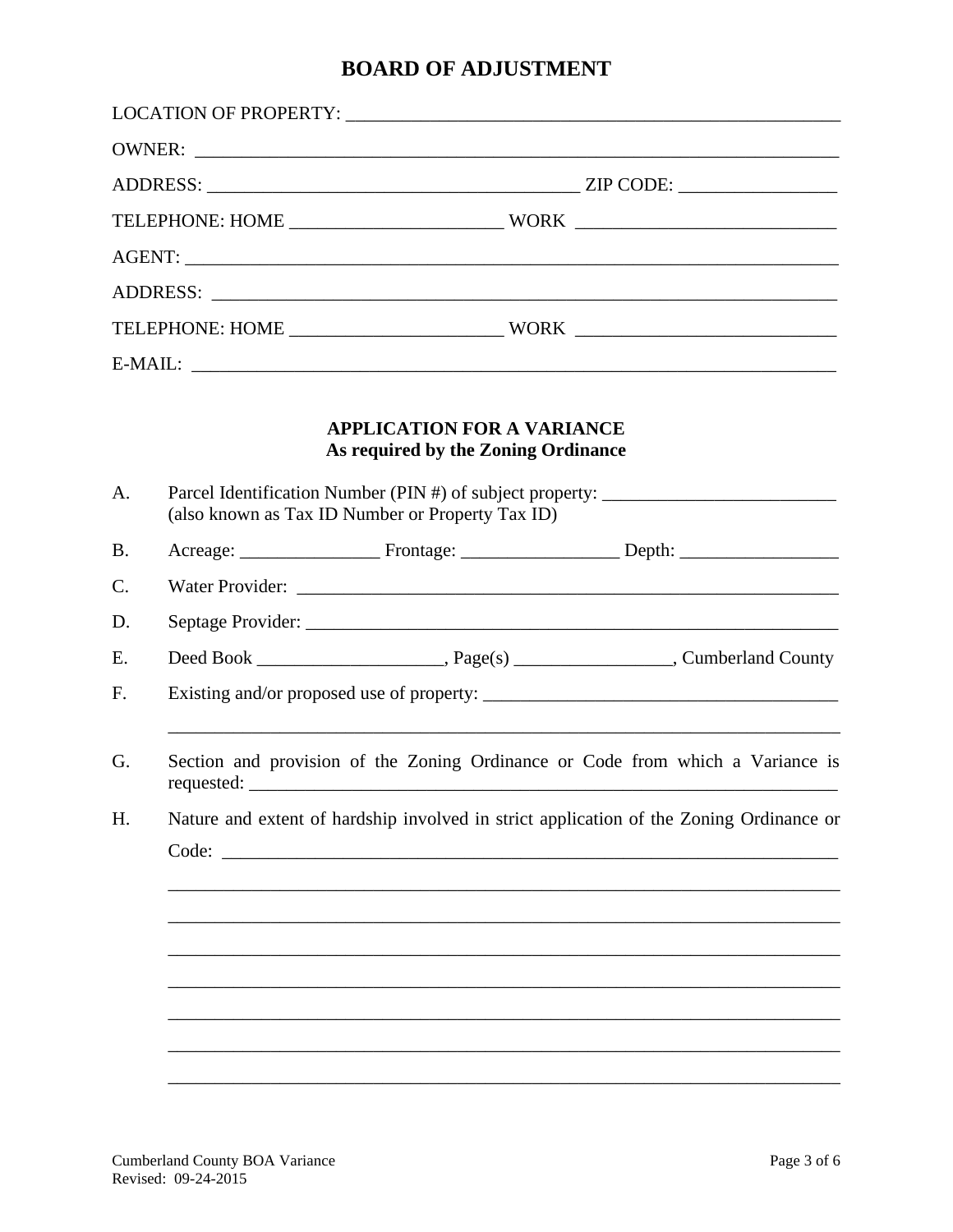The undersigned hereby acknowledge that the County Planning Staff has conferred with the petitioner or assigns, and the application as submitted is accurate and correct.

\_\_\_\_\_\_\_\_\_\_\_\_\_\_\_\_\_\_\_\_\_\_\_\_\_\_\_\_\_\_\_\_\_\_\_\_\_\_\_\_\_\_\_\_\_\_\_\_\_\_\_\_\_\_\_\_\_\_\_\_\_\_\_\_\_\_\_\_\_\_\_\_\_\_\_\_\_\_

\_\_\_\_\_\_\_\_\_\_\_\_\_\_\_\_\_\_\_\_\_\_\_\_\_\_\_\_\_\_\_\_\_\_\_\_\_\_\_\_\_\_\_\_\_\_\_\_\_\_\_\_\_\_\_\_\_\_\_\_\_\_\_\_\_\_\_\_\_\_\_\_\_\_\_\_\_\_

\_\_\_\_\_\_\_\_\_\_\_\_\_\_\_\_\_\_\_\_\_\_\_\_\_\_\_\_\_\_\_\_\_\_\_\_\_\_\_\_\_\_\_\_\_\_\_\_\_\_\_\_\_\_\_\_\_\_\_\_\_\_\_\_\_\_\_\_\_\_\_\_\_\_\_\_\_\_

\_\_\_\_\_\_\_\_\_\_\_\_\_\_\_\_\_\_\_\_\_\_\_\_\_\_\_\_\_\_\_\_\_\_\_\_\_ \_\_\_\_\_\_\_\_\_\_\_\_\_\_\_\_\_\_\_\_\_\_\_\_\_\_\_\_\_\_\_\_\_\_\_\_\_\_\_

\_\_\_\_\_\_\_\_\_\_\_\_\_\_\_\_\_\_\_\_\_\_\_\_\_\_\_\_\_\_\_\_\_\_\_\_\_\_\_\_\_\_\_\_\_\_\_\_\_\_\_\_\_\_\_\_\_\_\_\_\_\_\_\_\_\_\_\_\_\_\_\_\_\_\_\_\_\_

\_\_\_\_\_\_\_\_\_\_\_\_\_\_\_\_\_\_\_\_\_\_\_\_\_\_\_\_\_\_\_\_\_\_\_\_\_\_\_\_\_\_\_\_\_\_\_\_\_\_\_\_\_\_\_\_\_\_\_\_\_\_\_\_\_\_\_\_\_\_\_\_\_\_\_\_\_\_

\_\_\_\_\_\_\_\_\_\_\_\_\_\_\_\_\_\_\_\_\_\_\_\_\_\_\_\_\_\_\_\_\_\_\_\_\_ \_\_\_\_\_\_\_\_\_\_\_\_\_\_\_\_\_\_\_\_\_\_\_\_\_\_\_\_\_\_\_\_\_\_\_\_\_\_\_

\_\_\_\_\_\_\_\_\_\_\_\_\_\_\_\_\_\_\_\_\_\_\_\_\_\_\_\_\_\_\_\_\_\_\_\_\_ \_\_\_\_\_\_\_\_\_\_\_\_\_\_\_\_\_\_\_\_\_\_\_\_\_\_\_\_\_\_\_\_\_\_\_\_\_\_\_

NAME OF OWNER(S) (PRINT OR TYPE)

ADDRESS OF OWNER(S)

E-MAIL

HOME TELEPHONE # WORK TELEPHONE #

NAME OF AGENT, ATTORNEY, APPLICANT (PRINT OR TYPE)

ADDRESS OF AGENT, ATTORNEY, APPLICANT

HOME TELEPHONE # WORK TELEPHONE #

SIGNATURE OF OWNER(S) SIGNATURE OF AGENT, ATTORNEY OR APPLICANT

SIGNATURE OF OWNER(S)

\_\_\_\_\_\_\_\_\_\_\_\_\_\_\_\_\_\_\_\_\_\_\_\_\_\_\_\_\_\_\_\_\_\_\_\_\_

**The contents of this application, upon submission, become "public record."**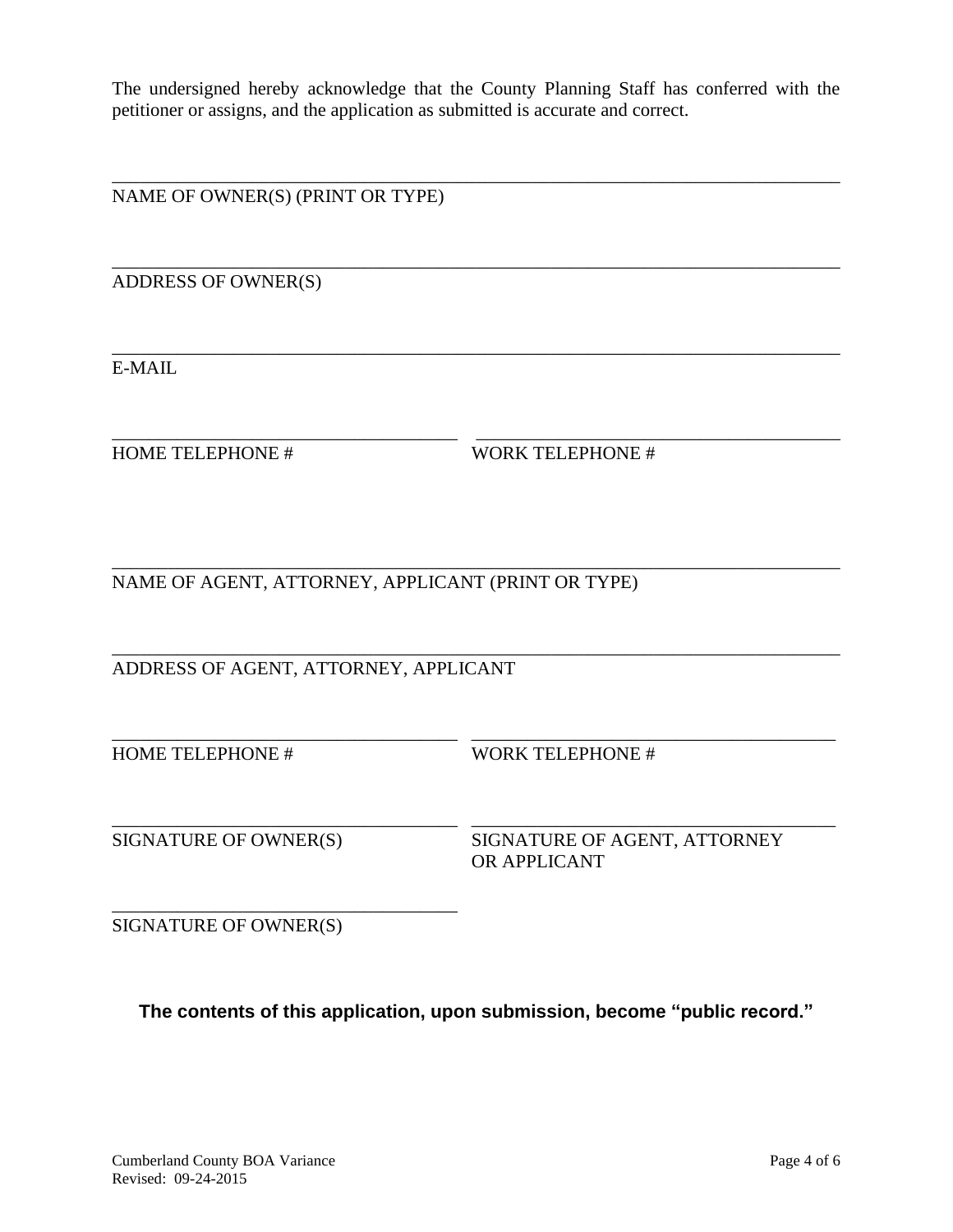## **STATEMENT OF ACKNOWLEDGMENT**

Regarding appearance before the Board of Adjustment, the undersigned owner(s), agents, or their assigns, by virtue of their signature(s) to this application, hereby acknowledge the following:

- $\triangleright$  That although appearance before the board is not required, it is strongly encouraged;
- $\triangleright$  The board will hear any and all argument for and against this matter before them and such relevant facts will be given under sworn testimony;
- $\triangleright$  At the public hearing the board has the authority to issue a final approval or denial decision on this request, or defer the request for additional information to be provided;
- $\triangleright$  If the petitioner or the representative of this application does not appear personally before the board, whether there is opposition or not, the board has full authority to consider the case and defer, approve, or deny the case;
- $\triangleright$  If the board's action is to deny the matter before them, the course of appeal to their decision will be that of Cumberland County Superior Court. (Affected parties of the board's decision have 30 days from proper notification which to serve notice of appeal).

Signed acknowledgment that the County Planning Staff has explained the application process and procedures regarding this request and the public hearing procedure stated above.

SIGNATURE OF OWNER(S) \_\_\_\_\_\_\_\_\_\_\_\_\_\_\_\_\_\_\_\_\_\_\_\_\_\_\_\_\_\_\_\_\_\_\_\_\_\_\_\_\_\_\_\_\_\_\_\_\_\_\_\_

PRINTED NAME OF OWNER(S) \_\_\_\_\_\_\_\_\_\_\_\_\_\_\_\_\_\_\_\_\_\_\_\_\_\_\_\_\_\_\_\_\_\_\_\_\_\_\_\_\_\_\_\_\_\_\_\_\_